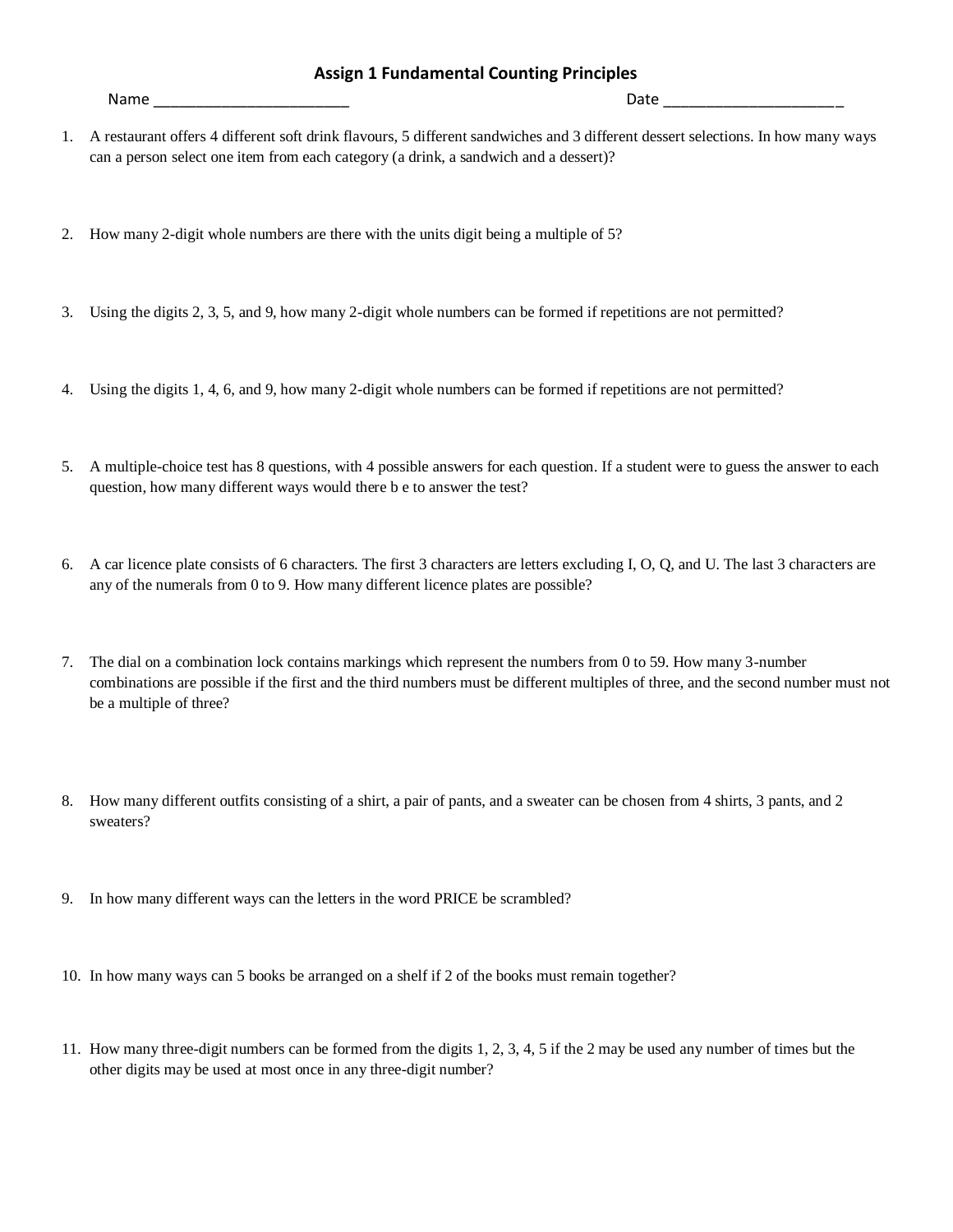- 12. What is the sum of all possible three-digit numbers that can be written using the digits 3, 4, and 6 once in each number?
- 13. How many different three-letter sets of initials are possible using the letters of the alphabet?
- 14. What is the largest number of mailboxes needed to hold 45 letters if each mailbox contains at least one letter, and no two mailboxes contain the same number of letters?
- 15. How many 3-digit numbers can be formed using the digits 0, 1, 2, 3, 4 if no repetitions are allowed?
- 16. How many different three0digit security codes are possible using the digits 1-5, if the second digit cannot be the same as the first, and the third digit cannot be the same as the second?
- 17. On a certain exam, you must answer 10 of 12 questions. How many different sets of questions can you choose? Express your answer as a whole number of sets.
- 18. How many different five-digit numbers can be formed using the digits 2, 3, 2, 3, 3?
- 19. If the digits can be used more than once, how many different even three-digit numbers can be written using the digits 1, 2, 3, 5, and 7?
- 20. How many different, positive three-digit numbers and four-digit numbers greater than 310 can be made using any three of the following eight digits without repetition: 1, 2, 2, 3, 4, 5, 6, 7?
- 21. Using the pennies, nickels, dimes, and quarters, in how many ways can you have 30 cents in change?
- 22. In how many different ways can change be made for a dollar bill using coins from a collection that contains four nickels, four dimes, four quarters, and two half-dollars?
- 23. The walls of standard houses are constructed with two-by-four studs placed 16 inches apart, center to center. How many studs are needed for a wall that is 48 feet wide?
- 24. A holiday fruit box contains a dozen each apples, oranges, and grapefruits. What is the least number of pieces of fruit must you pick to guarantee that you have three of the same kind?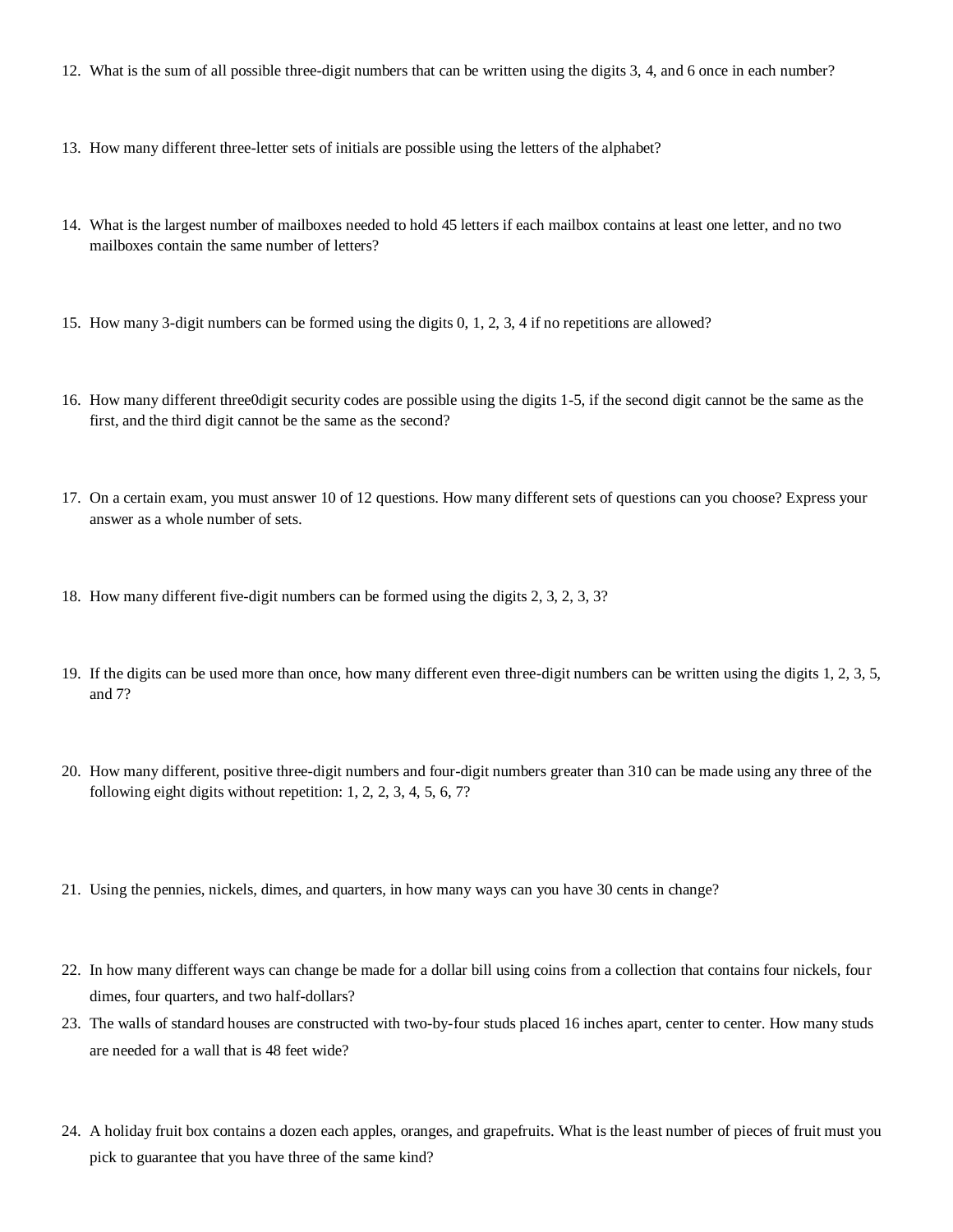- 25. How many poles will you need to make a straight 50-foot fence with poles 10 feet apart?
- 26. A certain chocolate is packaged in a box that holds only one chocolate, a box that holds 5 chocolates, or a box that holds 25 chocolates. How many boxes are needed to fill an order for 116 chocolates if the fewest number of boxes is used and each box is filled?
- 27. At a party recently Chunlin and some of his friends sat in a circle and passed around a bag containing 19 hard pretzels. Each took one pretzel as the bag passed. Chunlin got the first pretzel. How many people were in the circle, including Chunlin?
- 28. Laura received in change pennies, dimes and quarters totalling \$1.57. What is the minimum number of coins she could have received?
- 29. Ed has 41 cents in change. What is the fewest number of U.S. coins he could have?
- 30. What is the maximum number of possible diagonals in an octagon?
- 31. Suppose 200 players enter a tennis tournament. If a player is eliminated when he or she loses a match, how many matches must be played to determine a winner?
- 32. What is the  $50<sup>th</sup>$  odd whole number?
- 33. A book contains 250 pages. How many times is the digit 2 used in numbering the pages?
- 34. In the game of *Five Flying Fish*, a goal is worth seven points and a basket is worth three points. There are no other ways to score points in this game. What is the largest score that cannot be obtained?
- 35. How many distinct triangles can be constructed by connecting three different vertices of a cube?